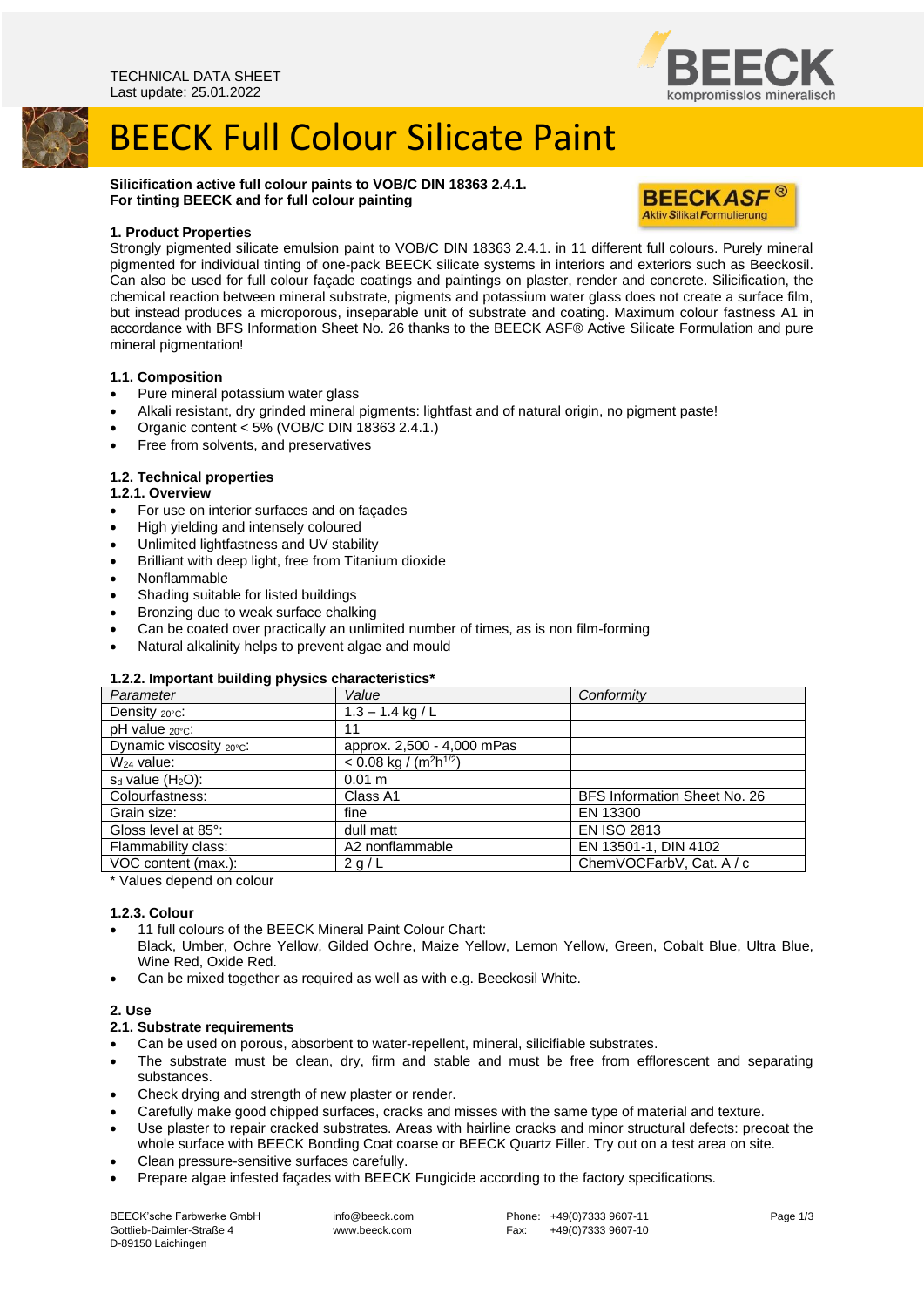

# BEECK Full Colour Silicate Paint

# **2.2. Brief information on the standard system as a full colour coating**

- Two to three coats of BEECK Full Colour Silicate Paint as required.
- Optimally dilute BEECK Full Colour Silicate Paint to the substrate and use.
- Apply a primer coat of BEECK Bonding Coat Fine/Coarse or BEECK Quartz Filler on critical surfaces.
- Full colour coatings produce high-quality visual finishes. Ensure qualified use, substrate suitability and careful preparatory treatment. Try out beforehand on test area under on site conditions.

#### **2.3. Substrate and preparatory treatment**

- *Lime plaster/render (PI/CSII), lime-cement plaster/render (PII), cement plaster/render (PIII):* Check drying and strength of plaster or render. Use BEECK Etching Fluid to remove sinter skin on solid plaster or render or grind off. Do not etch thin coat plasters and renders and composite systems (e.g. ETICS). Preset absorbent, weakly sanding plaster or render with BEECK Fixative, thinned with 2 parts water.
- *Natural stone, brick, calcium silicate masonry, concrete, aerated concrete, fibrated cement:* Clean thoroughly, check for moisture damage, salt edges and efflorescence, make good defective joints. Preset absorbent substrates with BEECK Fixative, thinned with 2 parts water, or with BEECK SOL-Fixative. Flow coat weakly efflorescent and highly absorbent substrates with BEECK Silane Primer. Use high pressure cleaner and BEECK Formwork Oil Remover according to the factory specifications to clean concrete and to remove any residual release agent, and then rinse with plenty of clean water. Prime fibrated cement with BEECK Silane Primer and BEECK Bonding Coat Fine/Coarse. Try out on a test area. Slurry intermediate coat of BEECK Quartz Filler in case of hairline cracks or minor structural defects.
- *Old film-forming coatings, synthetic resin renders, external thermal insulation composite systems (ETICS):*

Remove cracked, less adherent and plasto-elastic old coats as pore-deep as possible. Check the adhesion and firmness of remaining coatings. Thoroughly clean firmly adhering coatings and plasters or renders. Use BEECK Fungicide to prepare facades infested with algae. Prime absorbent and crumbling surfaces with BEECK MBA-Fixative, thinned with 2 parts water. Use BEECK Bonding Coat Fine/Coarse as a highly adherent, white primer coat on substrates with an organic character. In case of hairline cracks, residual coatings or minor structural defects, precoat the whole surface of the façade with BEECK Quartz Filler or BEECK Bonding Coat Coarse. *Information on façade cleaning:* As synthetic resin plasters and renders swell if they absorb water and are slow to dry again, allow for sufficiently long waiting periods between cleaning and coating. Use only lightened coatings with lightness value (LV) > 40 on ETICS.

- *Unsuitable substrates* are horizontal or sloping surfaces exposed to the weather, less stable, efflorescent surfaces and non-alkali-resistant substrates, clay or loam, gypsum, plastics as well as plasto-elastic coatings.
- *Defective substrates* require a differentiated approach. Apply a renovation render to damp, salt contaminated surfaces and base areas, and treat the whole surface with BEECK Quartz Filler.

#### **2.4. Application instructions**

#### **2.4.1. General information**

Check substrate suitability as required (see 2.1. and 2.3.). Pay particular attention to the absorbency, strength and texture of the respective substrate. Try out on a test area before using on high quality and critical surfaces. Ensure that the product is used by qualified persons.

- Carefully cover surfaces which are not to be treated especially glass, ceramics, window sills, expansion joints, lacquer and anodic coatings – and protect them from splashes. Provide personal protective equipment.
- Only use containers from the same production batch to coat self-contained areas.
- Ensure an even substrate, enough qualified workers and a smooth, uninterrupted coating process for tinted and full coloured coats.
- Stir product thoroughly with a powered mixing paddle before use.
- Do not use in wet conditions, if there is a risk of frost, on hot surfaces or in the blazing sun. Minimum temperature: +8°C
- Drying time: at least 12 hours per coat
- Protect fresh coats from rain and the blazing sun; hang up scaffolding sheeting in front of the surface.

#### **2.4.2. Use as full colour paint**

With roller, brush or airless spraying. Apply to self-contained areas with an absolutely thin coating, no overlapping and uniformly in one continuous pass by cross coating.

- *Application with roller or brush:*
	- Rollers and brushes with a uniform coating finish are suitable.
	- Avoid roller edges, ridges, overlapping and overcoating coats that have already begun to dry, especially in scaffold working areas.
	- Cut-in edges smoothly and seamlessly, wet-on-wet, together with the main area.
	- As a brushed surface, use a BEECK Mineral Paint Brush to spread without brushing in any direction.

BEECK'sche Farbwerke GmbH Gottlieb-Daimler-Straße 4 D-89150 Laichingen

info@beeck.com www.beeck.com

Phone: +49(0)7333 9607-11 Fax: +49(0)7333 9607-10 Page 2/3